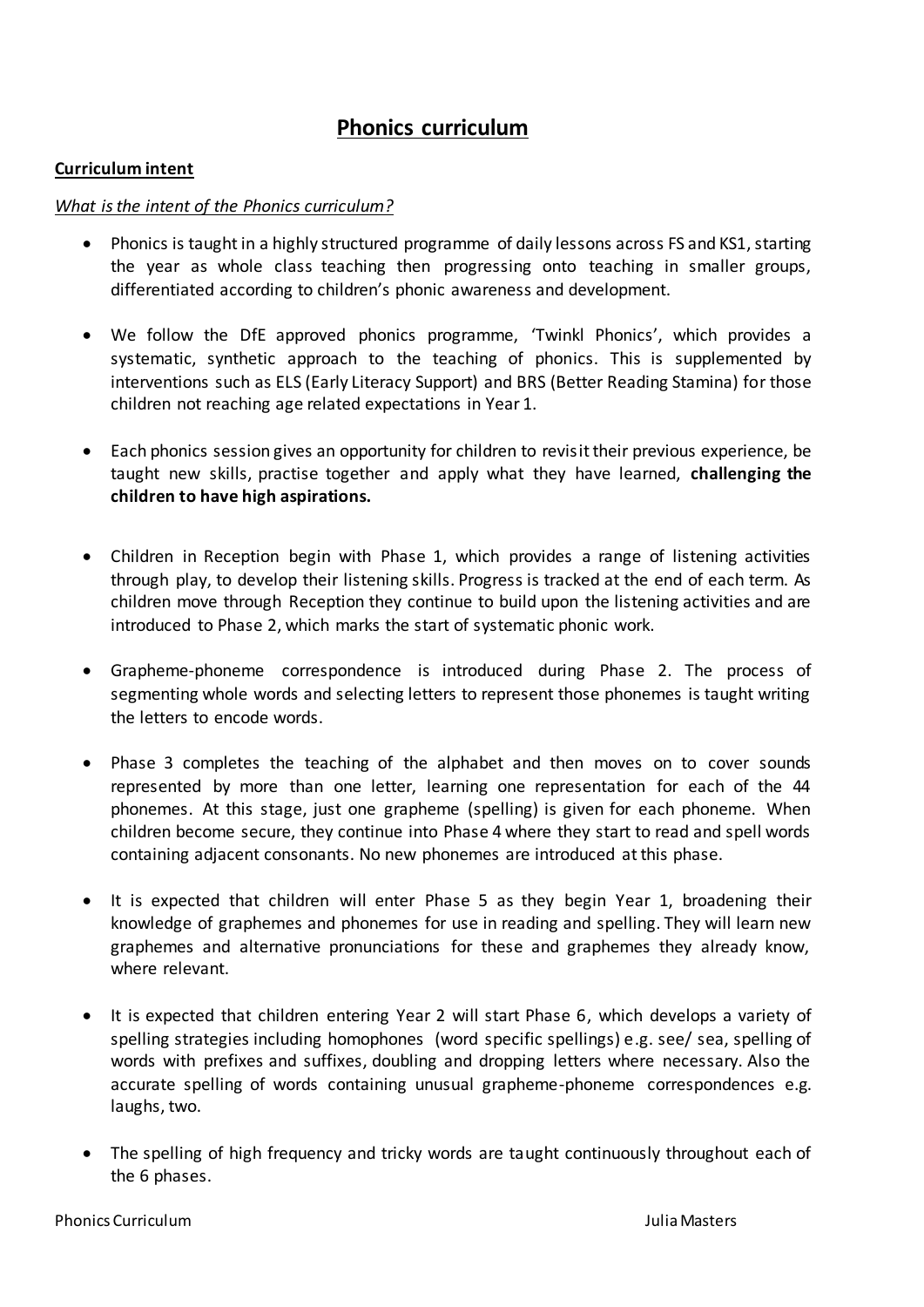# **Curriculum Implementation**

#### *How does the curriculum overview allow all children to achieve?*

- Our aim is to make our SEND and Disadvantaged children to feel valued and included and to have high aspirations. Inclusion is embedded in our practice and teachers regularly review and reflect upon their own practice to ensure progress is made. Teaching is adapted and responds to the strengths and needs of all learners.
- Children's progress is continually reviewed to allow for movement between ability groups, and children move phonics group when it is felt necessary to meet their needs. **High aspirations are encouraged so each child fulfils their potential.**
- Children are formally assessed at the end of each term.
- The national Phonics screening check is performed in June of Year 1. Prior to this, the Year 1 phonics workshop gives parents information about how they can support their children at home with phonics.
- The purpose of the screening check is to confirm that all children have learned phonic decoding to an age-appropriate standard.
- The children who did not meet the required standard for the check in Year 1 enter again in year 2 with additional support. As children enter KS2, provision is made for those children still requiring daily phonics.

#### *How is prior knowledge revisited?*

- Pupils have regular reading sessions with an adult to ensure the pupils are regularly practising and applying their phonics knowledge. Reading books match their phonic ability.
- Phase 4 focuses on revisiting all sounds learnt, so consolidation and assessment of secure knowledge ensures children are reaching age related goals. Interventions are the put in place for any child at risk of not achieving age related expectations.

#### *How is assessment used to identify and fill gaps?*

 Assessment is used consistently and strategically to evaluate children's progress, knowledge and understanding. It is a valuable tool used by teachers to be able to identify individual strengths and areas for development to inform next steps in planning and teaching. Teacher, peer and self-assessment, oral and written feedback and formative and summative assessments inform next steps, interventions, amendments and provision to ensure children are supported and extended.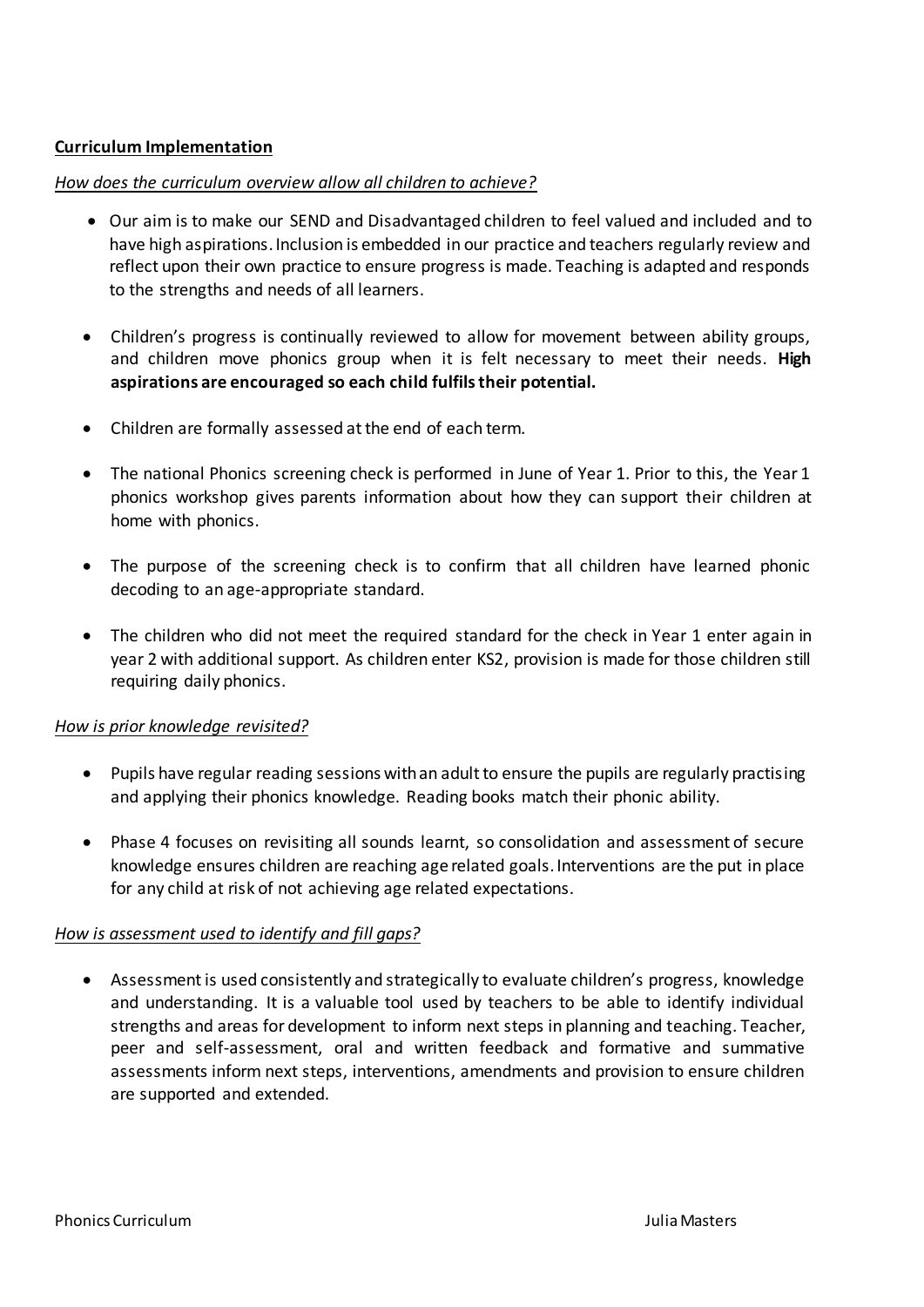- Teachers regularly assess the pupil's phonics knowledge using the phonics assessment grids and Reading Early Learning Goal (in EYFS). These regular assessments inform planning and allow teachers to identify any gaps in learning**, ensuring high aspirations for every child.**
- Attainment in phonics will be measured by the Phonics Screening Test at the end of Year 1.
- In the EYFS the continuous provision matches the pupil's current knowledge and understanding whilst ensuring the children are suitably challenged.
- The children have reading books that match their current phonics level, which they are encouraged to read regularly at home. **Children are also encouraged to visit the library both at school and at home, to broaden their exposure to culture and the arts.**

## *How is cultural capital developed through the curriculum?*

- Regardless of background, ability or additional needs, by the time children leave St Thomas More, they will:
	- a. have the skills to decode words in order to be able to read fluently with a secure understanding of what they have read.
	- b. have access to a home reading book matched to their phonic ability. Reception children will begin with fully decodable storybooks, progressing through different stages as they develop their skills and confidence.
	- c. be enthusiastic and motivated readers who are confident and will enjoy reading a wide variety of genres and text types, **having a broad exposure to culture and the arts**.

# **Curriculum Impact**

#### *What does impact look like?*

- Through the teaching of systematic phonics, our children will become fluent readers by the end of Key Stage 1. Children focus on developing fluency and comprehension throughout the school.
- By the end of Reception, children are secure in Phase 3 of letters and sounds and are beginning to work in Phase 5. Children will know the grapheme / phoneme recognition for all 44 phase 2 and 3 graphemes and they can apply this knowledge to reading and writing words of more than three sound buttons.
- By the end of Year One, children will pass the Year One phonics screening. They will be secure in Phase 5 of letters and sounds and know the grapheme / phoneme recognition for phase 2, 3 and 5 graphemes, including alternative graphemes. They will also apply this knowledge to reading and writing words.